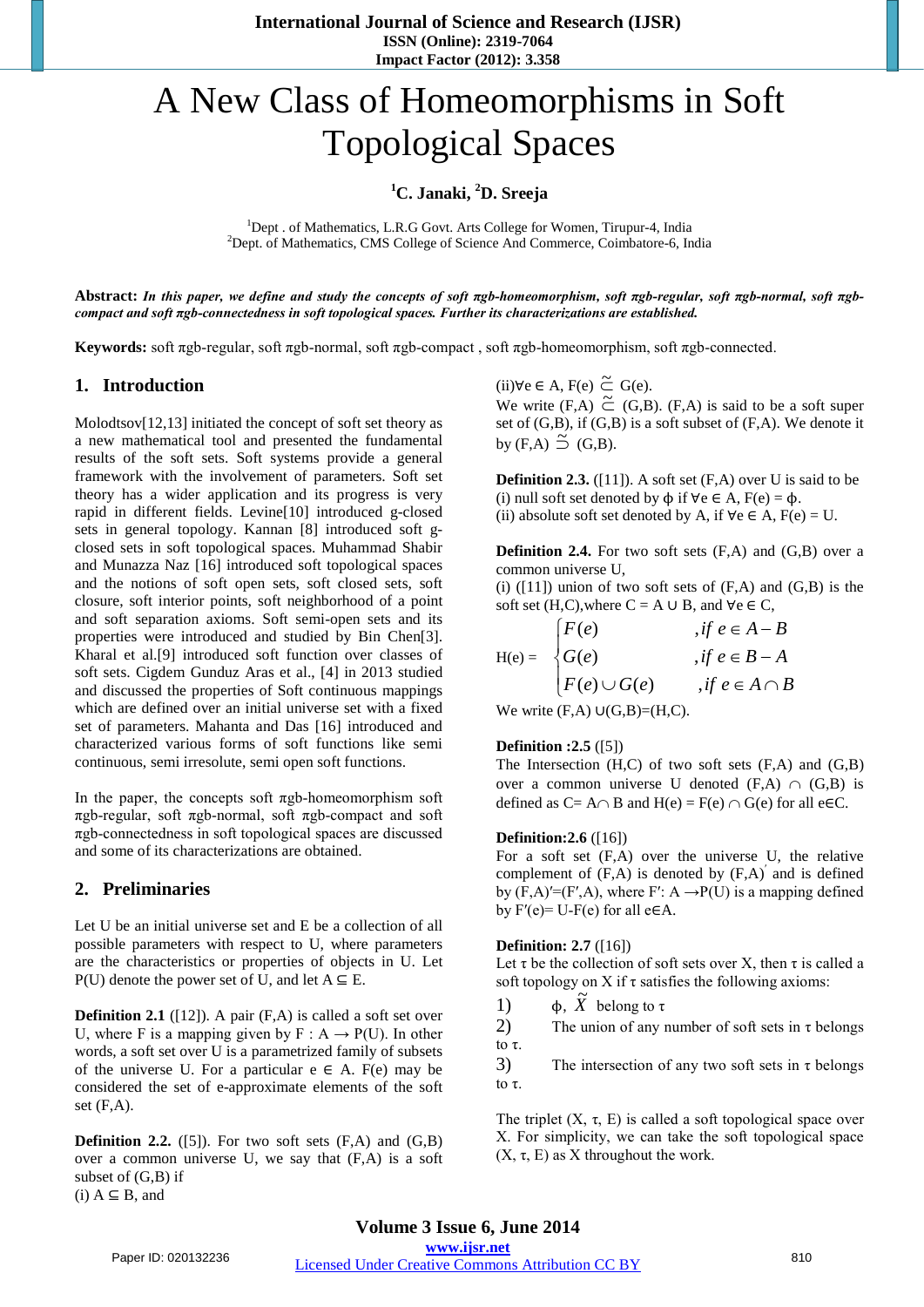#### **Definition:2.8** ([16])

Let  $(X, \tau, E)$  be soft space over X. A soft set  $(F, E)$  over X is said to be soft closed in X, if its relative complement (F,E)′ belongs to τ. The relative complement is a mapping  $F' : E \rightarrow P(X)$  defined by  $F'(e) = X - F(e)$  for all  $e \in A$ .

# **Definition:2.9** ([16])

Let  $X$  be an initial universe set,  $E$  be the set of parameters

and  $\tau = \{ \phi, \tilde{X} \}$ . Then  $\tau$  is called the soft indiscrete topology on X and  $(X, \tau, E)$  is said to be a soft indiscrete space over X. If τis the collection of all soft sets which can be defined over X, then  $\tau$  is called the soft discrete topology on X and  $(X, \tau, E)$  is said to be a soft discrete space over X.

# **Definition:2.10** ([16])

Let  $(X, \tau, E)$  be a soft topological space over X and the soft interior of (F,E) denoted by Int(F,E) is the union of all soft open subsets of (F,E). Clearly, (F,E) is the largest soft open set over X which is contained in (F,E).The soft closure of (F,E) denoted by Cl(F,E) is the intersection of all closed sets containing (F,E). Clearly , (F,E) is smallest soft closed set containing (F,E).

Int (F,E) =  $\cup$  { (O,E): (O,E) is soft open and (O,E)  $\tilde{C}$  $(F,E)$ .

 $Cl(F,E) = \bigcap \{ (O,E): (O,E) \text{ is soft closed and } (F,E) \subseteq$  $(O,E)$ .

# **Definition:2.11** ([3],[8],[11])

Let U be the common universe set and E be the set of all parameters. Let (F,A) and (G,B) be soft sets over a common universe set U and A,B  $\tilde{\subset}$  E. Then (F,A) is a subset of (G,B), denoted by (F,A)  $\tilde{\subset}$  (G,B). (F,A) equals (G,B), denoted by  $(F,A)=(G,B)$  if  $(F,A) \subseteq (G,B)$  and  $(G,B) \tilde{\subset} (F,A).$ 

## **Definition:2.12**

A soft subset (A,E) of X is called

(i) a soft generalized closed (Soft g-closed)[8] if  $Cl(A,E)$  $\tilde{C}$  U,E) whenever (A,E)  $\tilde{C}$  (U,E) and

(U,E) is soft open in X.

(ii)) a soft b-open[7] if (A,E)  $\tilde{\subset}$  Cl(Int(A,E)) Int(Cl(A,E)) (iii) **a** soft  $\pi$ gb-closed in X if sbcl(A,E)  $\tilde{C}$  (U,E) whenever  $(A,E) \tilde{\subset} (U,E)$  and  $(U,E)$  is soft  $\pi$ -open in X.

The complement of the soft semi open , soft regular open , soft α-open, soft b-open , soft pre-open sets are their respective soft semi closed , soft regular closed , soft αclosed , soft b-closed and soft pre -closed sets.

The finite union of soft regular open sets is called soft  $\pi$ open set and its complement is soft π-closed set.

The soft regular open set of  $X$  is denoted by  $SRO(X)$  or SRO $(X, \tau, E)$ .

# **Definition:2.13** [8]

A soft topological space X is called a soft  $T_{1/2}$ -space if every soft g-closed set is soft closed in X.

# **Definition:2.14[7]**

The soft regular closure of (A,E) is the intersection of all soft regular closed sets containing (A,E). (i.e)The smallest soft regular closed set containing (A,E) and is denoted by  $srcl(A,E)$ .

The soft regular interior of (A,E ) is the union of all soft regular open set s contained in (A,E) and is denoted by  $srint(A,E)$ .

Similarly, we define soft  $\alpha$ -closure, soft pre-closure, soft semi closure and soft b-closure of the soft set (A,E) of a topological space X and are denoted by  $s\alpha cI(A,E)$ ,  $spcl(A, E)$ ,  $sscl(A, E)$  and  $sbcl(A, E)$  respectively.

**Definition 2.15.** [12] Let (F,E) be a soft set X. The soft set  $(F,E)$  is called a soft point, denoted by  $(x_e,E)$ , if for the element e ∈ E,  $F(e) = \{x\}$  and  $F(e') = \phi$  for all e' ∈ E –  ${e}.$ 

**Definition 2.16.** Let  $(X, \tau, E)$  and  $(Y, \tau', E)$  be two soft topological spaces.A function f :  $(X, \tau, E) \rightarrow (Y, \tau', E)$  is said to be

(i) soft semi-continuous[15 ] if  $f^{-1}((G,E))$  is soft semi-open in  $(X, \tau, E)$ , for every soft open set G,E) of  $(Y, \tau', E)$ .

(ii) soft pre-continuous [17 ] if  $f^{-1}((G,E))$  is soft pre-open in  $(X, \tau, E)$ , for every soft open set  $(G, E)$  of  $(Y, \tau', E)$ .

(iii) soft πgr-continuous[7] if  $f^{-1}((G,E))$  is soft πgr-closed in  $(X, \tau, A)$  for every soft closed set  $(G, E)$  in  $(Y, \tau', E)$ .

(iv)soft πgr-irresolute [7]if  $f^{-1}((G, E))$  is soft πgr-closed in  $(X, \tau, A)$  for every soft πgr- closed set  $(G, E)$  in  $(Y, \tau)$  $'$ ,E).

**Definition:2.20 [7]** Let  $(X, \tau, A)$  and  $(Y, \tau^*, B)$  be soft topological spaces and  $f_{\text{pu}}$ : SS(X)  $_A \rightarrow$  SS(Y)<sub>B</sub> be a function. Then the function  $f_{pu}$  is called soft open mapping if fpu((G,A)) ∈ τ\* for all (G,A)∈ τ. Similarly, a function  $f_{pu}:SS(X)<sub>A</sub>\rightarrow SS(Y)<sub>B</sub>$  is called a soft closed map if for a closed set  $(F,A)$  in  $\tau$ , the image  $f_{\text{pu}}((G,B))$  is soft closed in τ\*.

# **Definition 2.21 [16]**

Let  $(X, \tilde{\tau})$  be a soft topological space over X and Y be a nonempty subset of X. Then  $\tilde{\tau}_Y = \{(\tilde{F}, E): (F, E) \in \tilde{\tau}\}\)$  is said to be the soft relative topology on Y and  $(Y, \tau_Y)$  is called a soft subspace of  $(X,\tilde{\tau})$ . We can easily verify that  $\tilde{\tau}_{y}$  is, in fact, a soft topology on Y.

## **Theorem 2.22 [16]**

Let  $(Y, \tau_Y)$  be a soft subspace of a soft topological space  $(X,\tilde{\tau})$  and  $(F,E)$  be a soft set over X, then (1)  $(F,E)$  is soft open in Y if and only if  $(F,E)=\tilde{Y}\Pi(G,E)$  for some  $(G,E)\in \tilde{\tau}$ . (2) (F,E) is soft closed in Y if and only if  $(F,E)=\tilde{Y}\Pi(G,E)$ for some soft closed set (G,E) in X.

## **Definition 2.23 [16]**

Let  $(X, \tilde{\tau})$  be a soft topological space over X,  $(G, E)$  be a soft closed set in X and  $x \in X$  such that  $x \notin (G, E)$ . If there exist soft open sets  $(F_1,E)$  and  $(F_2,E)$  such that  $x \in (F_1,E)$ ,  $(G,E)\sqsubseteq (F_2,E)$  and  $(F_1,E)\sqcap (F_2,E)=\Phi$ , then  $(X,\tilde{\tau})$  is called a soft regular space.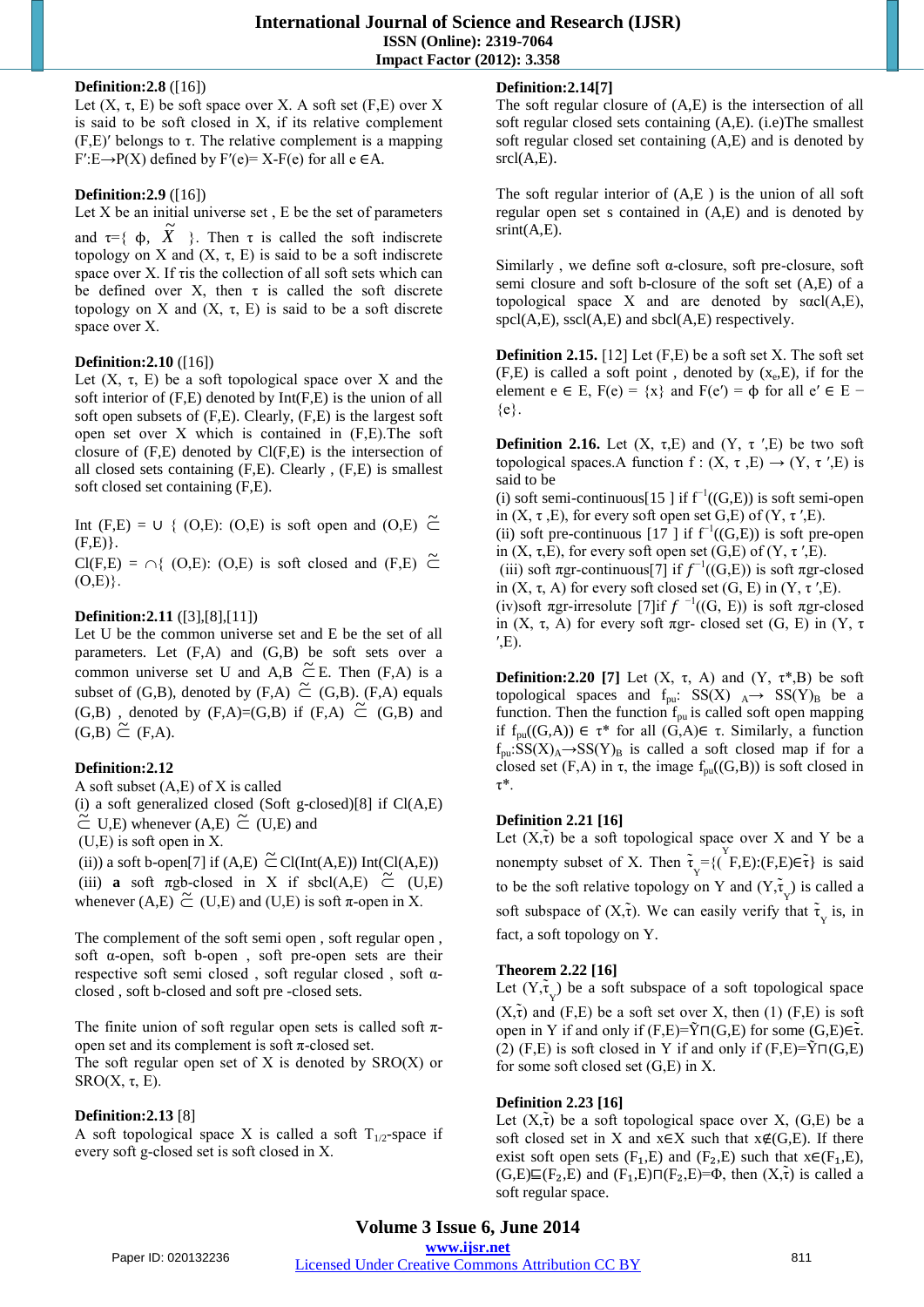#### **Definition 2.24 [16]**

[7] Let  $(X,\tau)$  be a soft topological space over X,  $(F,E)$  and (G,E) soft closed sets in X such that  $(F, E) \Pi(G, E) = \Phi$ . If there exist soft open sets  $(F_1,E)$  and  $(F_2,E)$  such that  $(F,E)\sqsubseteq(F_1,E)$ ,  $(G,E)\sqsubseteq(F_2,E)$  and  $(F_1,E)\sqcap(F_2,E)=\Phi$ , then  $(X,\tilde{\tau})$  is called a soft normal space.

# **Definition 2.25 [1]**

[8] Let  $(X, \tilde{\tau})$  be a soft topological space over X, (1) A family  $C = \{ (F_i, E) : i \in I \}$  of soft open sets in  $(X, \tau)$  is called a soft open cover of X, if satisfies  $\sqcup_{i\in I} (F_i, E)=\tilde{X}$ . A finite subfamily of soft open cover C of X is called a finite subcover of C, if it is also a soft open cover of X.  $(2)$  X is called soft compact if every soft open cover of X has a finite subcover.

# **3. Soft πgb-homeomorphism**

**Definition 3.1:** A bijection f:  $(X, \tau, E) \rightarrow (Y, \tau', E)$  is called soft  $\pi$ gb-homeomorphism if f is both soft  $\pi$ gbcontinuous and soft πgb-open map.

**Definition 3.2:** A bijection f:  $(X, \tau, E) \rightarrow (Y, \tau', E)$  is called soft  $\pi$ gbC-homeomorphism if f is both soft  $\pi$ gbirresolute and  $f<sup>1</sup>$  is soft  $\pi$ gb-irresolute.

**Proposition 3.3:** For any bijection f:  $(X, \tau, E) \rightarrow (Y, \tau', E)$ E), the following statements are equivalent.

- $(a)$  $f<sup>1</sup>:Y\rightarrow X$  is soft  $\pi$ gb-continuous.
- (b) f is a soft  $\pi$ gb-open map.
- (c) f is a soft  $\pi$ gb-closed map.

**Proof:** (a)  $\Rightarrow$ (b). Let (A, E) be a soft open set in X. Then X- (A, E) is soft closed in X. Since  $f^1$  is soft  $\pi g b$ continuous,  $(f^{-1})^{-1}(X - (A, E)) = f(X - (A, E)) = Y - f((A, E))$  is soft  $\pi$ gb-closed in Y. Then f((A, E)) is soft  $\pi$ gb-open in Y. Hence f is a soft  $\pi$ gb-open map.

(b)  $\Rightarrow$  (c). Let f be a soft  $\pi$ gb-open map. Let (A, E) be a soft closed set in X. Then  $X- (A, E)$  is soft open in X. Since f is soft  $\pi$ gb-open, f(X-(A, E))=Y-f((A, E)) is soft  $\pi$ gb-open in Y. Then  $f(A, E)$  is soft  $\pi$ gb-closed in Y. Hence f is soft πgb-closed.

 $(c) \Rightarrow$  (a). Let  $(A, E)$  be soft closed set in X. Then  $f((A, E))$ is soft  $\pi$ gb-closed in Y. That is  $(f<sup>1</sup>)<sup>-1</sup>((A, E))$  is soft  $\pi$ gbclosed in Y. Hence  $f^{-1}$  is soft  $\pi$ gb-continuous.

**Proposition 3.4:** Let f:  $(X, \tau, E) \rightarrow (Y, \tau', E)$  be a bijective and soft  $\pi$ gb-continuous map. Then the following statements are equivalent.

- (a) f is a soft  $\pi$ gb-open map.
- (b) f is a soft  $\pi$ gb-homeomorphism.
- (c) f is a soft  $\pi$ gb-closed map.

ProoF:  $(a) \Rightarrow (b)$  Follows from the definition.

(b)⇒(c) Let  $(A, E)$  be a soft closed set in X. Then X-  $(A, E)$ E) is soft open in X. Since f is a soft  $\pi$ gb-homeomorphism, f(X- (A, E) )= Y-f((A, E)) is soft  $\pi$ gb- open in Y. Then f( $(A, E)$ ) is soft  $\pi$ gb-closed in Y. Hence f is a soft  $\pi$ gbclosed map.

 $(c) \Rightarrow (a)$  Let  $(A, E)$  be a soft open set in X. Then X- $(A, E)$ is soft closed in X. Since f is a soft  $\pi$ gb-closed map, f (X- $(A, E)$ ) =Y-f((A, E)) is soft  $\pi$ gb-closed in Y. Then f((A, E)) is soft  $\pi$ gb-open in Y. Hence f is a soft  $\pi$ gb-open map.

**Proposition 3.5:** If f:  $(X, \tau, E) \rightarrow (Y, \tau', E)$  and g:  $(Y, \tau', E')$ E)  $\rightarrow$  (Z, τ'', E) are soft  $\pi$ gbC-homeomorphisms, then g∘f:  $(X, \tau, E) \rightarrow (Z, \tau'', E)$  is also a soft  $\pi g bC$ -homeomorphism. **Proof:** Let  $(A, E)$  be a soft  $\pi$ gb-open set in  $(Z, \tau'', E)$  Now  $(g \circ f)^{-1}((A, E)) = f^{-1}(g^{-1}((A, E))) = f^{-1}((A, E)),$  where  $(A, E) = g^{-1}(A)$  $\overline{1}((A, E)).$  By hypothesis,  $(A, E)$  is soft  $\pi$ gb-open in  $(Y, \tau', \tau')$ E) and again by hypothesis,  $f^1((A, E))$  is soft  $\pi$ gb-open in (X, τ, E). Therefore (g∘f) is soft πgb-irresolute. Also for a soft  $\pi$ gb-open set (G,E) in (X,  $\tau$ , E) ,we have (g∘f)(<br>(G,E))=g(f((G,E)))=g((W,E)),where (W,E)=f(G,E).By  $(G,E)=g(f((G,E)))=g((W,E)),$  where hypothesis,  $f((G,E))$  is soft  $\pi$ gb-open in  $(Y, \tau', E)$  and again by hypothesis,  $g(W, E)$  is soft  $\pi g b$ -open in  $(Z, \tau'', E)$ .Therefore (g∘f)<sup>-1</sup>is soft  $\pi$ gb-irresolute. Hence g∘f is soft πgbC-homeomorphism.

**Proposition 3.6:** For a soft topological space  $(X, \tau, E)$ , the collection S $\pi$ gbCh (X,  $\tau$ , E) forms a group under the composition of functions.

**Proof:** Define Ψ: SπgbCh  $(X, \tau, E) \times (1, 2)^*$ - SπgbCh  $(X, \tau, E)$ τ, E) →SπgbCh (X, τ, E) by Ψ (f, g)= (g ∘ f) for every f, g ∈ SπgbCh(X, τ, E). Then by proposition 3.5, (g∘f)∈ SπgbCh(X, τ, E) Hence SπgbCh (X, τ, E) is soft closed. We know that the composition of maps is associative. The identity map i:  $(X, \tau, E) \rightarrow (X, \tau, E)$  is a S $\pi$ gbChomeomorphism and i∈SπgbCh(X, τ, E) Also i∘f=f∘i=f for every f∈SπgbCh(X, τ, E). For any f∈SπgbCh(X, τ, E), f∘f  $\left[1 - f^{-1} \circ f = i\right]$ . Hence inverse exists for each element of SπgbCh(X, τ<sub>1</sub>, τ<sub>2</sub>). Thus SπgbCh(X, τ, E) is a group under composition of maps.

**Proposition 3.7:** Every soft πgb-homeomorphism from a soft πgb-space into another soft πgb-space is a soft homeomorphism.

**Proof:** Let  $f:(X, \tau, E) \rightarrow (Y, \tau', E)$ , be a soft  $\pi g b$ homeomorphism. Then f is bijective, soft  $\pi$ gb-continuous and soft  $\pi$ gb-open. Let  $(A, E)$  be an soft open set in  $(X, \tau)$ , E). Since f is soft  $\pi$ gb-open and since  $(Y, \tau', E)$  is soft  $\pi$ gbspace,  $f((A, E))$  is soft open in  $(Y, \tau', E)$ . This implies f is soft open map. Let  $(A, E)$  be soft closed in  $(Y, \tau', E)$ . Since f is soft  $\pi$ gb-continuous and since  $(X, \tau, E)$  is soft  $\pi$ gbspace,  $f^1((A, E))$  is soft closed in( $(X, \tau, E)$ ). Therefore f is soft continuous. Hence f is a soft homeomorphism.

**Proposition 3.8:** Every soft πgb-homeomorphism from a soft  $\pi$ gb-space into another soft  $\pi$ gb-space is a soft  $\pi$ gbChomeomorphism.

**Proof:** Let f :(X,  $\tau$ , E)  $\rightarrow$  (Y,  $\tau'$ , E) be a soft  $\pi$ gbhomeomorphism. Then f is bijective, soft  $\pi$ gb-continuous and soft  $\pi$ gb-open. Let  $(A, E)$  be an soft  $\pi$ gb-closed set in (Y,  $\tau'$ , E) Then (A, E) is soft closed in (Y,  $\tau'$ , E) Since f is soft  $\pi$ gb-continuous f<sup>-1</sup>((A, E)) is soft  $\pi$ gb-closed in (X,  $\tau$ , E). Hence f is a soft  $\pi$ gb-irresolute map. Let  $(V,E)$  be soft πgb-open in  $(X, τ, E)$ . Then  $(V,E)$  is soft open in  $(X, τ, E)$ . E). Since f is soft  $\pi$ gb-open, f((V,E)) is soft  $\pi$ gb-open set in  $(Y, \tau, E)$ . That is  $(f<sup>1</sup>)<sup>-1</sup>((V,E))$  is soft  $\pi$ gb-open in  $(Y, \tau, E)$ and hence  $f<sup>1</sup>$  is soft  $\pi gh$ -irresolute. Thus f is soft  $\pi ghC$ homeomorphism.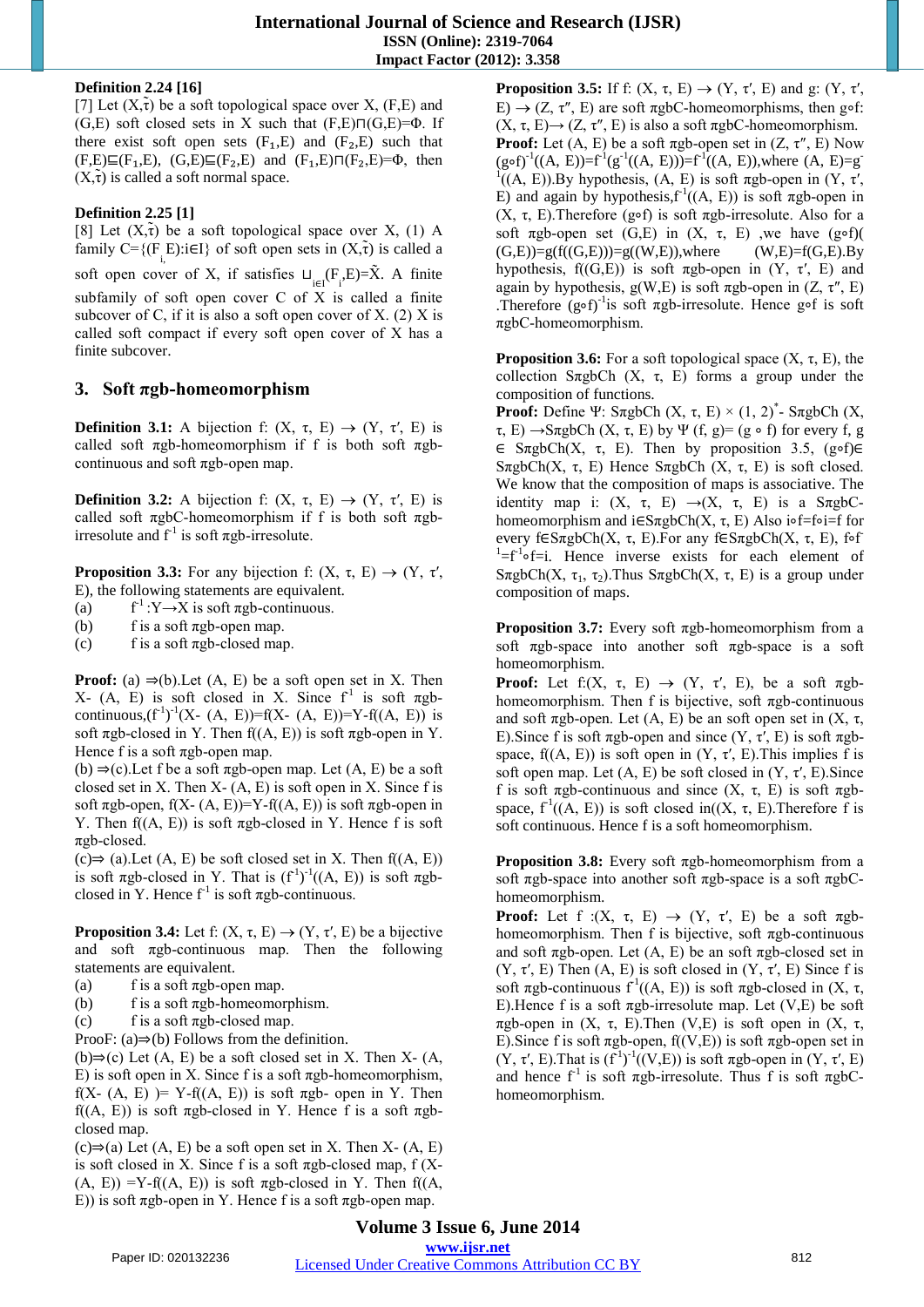## **4. Soft πgb-regular and Soft πgb –normal spaces**

**Definition 4.1:** A soft topological space  $(X, \tau, E)$  is said to be soft  $\pi$ gb-regular if for every soft closed set (G,E) and each point  $x \notin (G, E)$ , there exist disjoint soft  $\pi$ gb-open sets (F<sub>1</sub>,E) and (F<sub>2</sub>,E) such that (G,E)  $\tilde{C}$  (F<sub>1</sub>,E),  $x \in (F_2, E)$ ,  $(F_1,E) \cap (F_2,E) = \phi.$ 

**Theorem 4.2:** Let  $(X, \tau, E)$  be a soft topological space. If X is a soft  $\pi$ gb-regular space then for every point  $x \in X$  and each soft open set (G,E) containing x, there exists a soft open set (F,E) in X such that  $x \in (F,E) \tilde{\subset}$  sπgb-cl((F,E))  $\tilde{\subset}$  (G,E).

**Proof:** Let  $x \in X$  and  $(G,E)$  be any soft open set in X such that  $x \in (G, E)$ . Then  $X \neg (G, E)$  is a soft closed set in X such that  $x \notin X$  –(G,E). Since X is sπgb-regular space, there exist soft  $\pi$ gb-open sets (F,E), (H,E) in X such that x  $\in$  (F,E), X –((G,E))  $\tilde{C}$  (H,E) and (F,E) ∩(H,E) =  $\varphi$ . Now we have  $(F,E) \cap (H,E) = \phi$  implies  $\text{sgb-cl}((F,E)) \cap ($ (H,E))= $\Phi$ . Also X-((G,E))  $\tilde{C}$  (H,E). Hence sπgb-cl((F,E))  $\tilde{C}$  (G,E). Therefore  $x \in (F,E)$   $\tilde{C}$   $\pi$ gb-cl((F,E))  $\tilde{C}$  (G,E).

**Theorem 4.3:** If f:  $(X, \tau, E) \rightarrow (Y, \tau', E)$ , is a bijection, soft  $\pi$ gb- irresolute, soft closed map and Y is  $\pi$ gb-regular space then X is also  $\pi$ gb-regular space.

**Proof:** Let  $x \in X$  and  $(F,E)$  be any soft closed set in X such that  $x \notin (F,E)$ . Since f is a bijection, there exists a point  $y \in Y$  such that  $f(x) = y \Rightarrow x = f'(y)$ . Also since f is soft closed map,  $f(F,E)$  is a soft closed set in Y such that  $x \notin (F,E) \Rightarrow f(x) \notin f((F,E)) \Rightarrow y \notin f((F,E)).$  Since Y is soft πgb-regular space, there exist πgb-open sets (A,E), (B,E) in Y such that  $y \in (A,E)$ ,  $f((F,E)) \simeq (B,E)$  and  $(A,E)$  $\bigcap (B,E) = \phi$ . Since f is soft πgb-irresolute, f<sup>1</sup>((A,E)), f  $1((B, E))$  are soft  $\pi$ gb- open sets in X. Now we have y  $\in$  $(A,E) \Rightarrow f^{-1}(y) \in f^{-1}((A,E)) \Rightarrow x \in f^{-1}((A,E));$   $f((F,E)) \subset$  $(B,E) \Rightarrow f^{-1}[f((F,E))] \subset f^{-1}((B,E)) \Rightarrow (F,E) \subset f^{-1}((B,E))$  and  $f^1((A,E) \cap (B,E)) = f^1(\phi) \Rightarrow f^1((A,E)) \cap f^1((B,E)) = \phi,$ since f is a bijection. Thus, for every point  $x \in X$  and each soft closed set (F,E) in X such that  $x \notin$  (F,E), there exist soft  $\pi$ gb- open sets  $f^1((A,E))$ ,  $f^1((B,E))$  in X such that  $x \in f$ <sup>1</sup>((A,E)), (F,E) ⊂f<sup>1</sup>((F,E)) and f<sup>1</sup>((A,E)) ∩ f<sup>1</sup>((B,E)) = φ. Hence  $X$  is a soft  $\pi$ gb-regular space.

**Definition 4.4:** A space X is said to be soft  $\pi$ gb -normal if for any pair of disjoint soft closed sets  $(F_1, E)$  and  $(F_2, E)$ , there exist disjoint soft  $\pi$ gb -open sets (U,E) and (V,E) such that  $(F_1, E) \tilde{\subset}$  (U,E) and  $(F_2, E) \tilde{\subset}$  (V,E).

**Definition 4.5:** A function f:  $(X, \tau, E) \rightarrow (Y, \tau', E)$  is said to be soft M- πgb-closed if f(U) is soft πgb-open in Y for each soft  $\pi$ gb-closed set in X.

**Lemma 4.6:** A mapping f:  $(X, \tau, E) \rightarrow (Y, \tau', E)$  is soft M- $\pi$ gb-closed if and only if for each soft subset (B,E) in Y and each soft  $\pi$ gb-open set (U,E) in X containing f  ${}^{1}(B, E)$ , there exists a soft  $\pi$ gb-open set (V,E) containing (B,E) such that  $f^1((V,E)) \tilde{\subset} (U,E)$ .

**Theorem 4.7:** If f is an soft M-πgb-closed, soft continuous function from a s $\pi$ gb-normal space onto a space Y, then Y is sπgb-normal.

**Proof:** Let  $(A, E)$  and  $(B, E)$  be two disjoint soft closed sets of Y. Then  $f'((A,E))$  and  $f'((B,E))$  are disjoint soft closed sets of X. Since X is **s**πgb-normal, there exists disjoint soft πgb open sets (U,E) and (V,E) such that  $f^1((A,E)) \simeq$  (U,E) and f  $\frac{1}{1}((B,E)) \simeq (V,E)$ .By **lemma 2.4.34**, there exists a soft  $\pi$ gb open sets (G,E) and (H,E) of Y such that  $(A,E) \tilde{C}$  (G,E) and  $(B,E) \subset (H,E),f^{-1}((G,E)) \subset (U,E)$  and  $f^{-1}((H,E)) \subset (H,E)$  $(V,E)$ . Since  $(U,E)$  and  $(V,E)$  are disjoint,  $(G,E)$  and  $(H,E)$ are disjoint and hence Y is sπgb-normal.

**Theorem 4.8:** If X is sπgb –normal, then for every pair of soft open sets  $(U,E)$  and  $(V,E)$  whose union is X, there exist soft  $\pi$ gb-closed sets  $(A, E)$  and  $(B, E)$  such that  $(A, E)$  $\tilde{C}$  (U,E), (B,E)  $\tilde{C}$  (V,E) and (A,E) ∪(B,E) = X.

**Proof:** Let (U,E) and (V,E) be a pair of soft open sets in a soft  $\pi$ gb-normal space X such that  $X = (U,E) \cup (V,E)$ . Then  $X-(U,E)$ ,  $X-(V,E)$  are disjoint closed sets. Since X is s $\pi$ gb -normal there exist disjoint sπgb -open sets  $(U_1,E)$  and (V<sub>1</sub>,E) such that X-(U,E)  $\tilde{C}$  (U<sub>1</sub>,E) and X-(V,E)  $\tilde{C}$ (V<sub>1</sub>,E). Let  $(A,E) = X-(U_1,E)$ ,  $(B,E) = X - (V_1,E)$ . Then  $(A, E)$  and  $(B, E)$  are soft  $\pi$ gb-closed sets such that  $(A, E)$  $\tilde{C}$  (U,E), (B,E)  $\tilde{C}$  (V,E) and (A,E)∪ (B,E) = X.

**Definition 4.9:**A topological space X is SπGBO-compact if every soft πgb-open cover of X has a finite sub cover.

**Definition 4.10:** A subset (B,E) of a topological space X is said to be  $S\pi$ GBO-compact if (B,E) is  $S\pi$ GBO-compact as a subspace of X

**Theorem 4.11:** Suppose **S**πGBO(X, τ) be soft closed under arbitrary unions. Let  $(X, \tau, E)$  be soft compact space. If  $(A, E)$  is soft closed set in X, then  $(A, E)$  is soft  $\pi$ gb compact.

**Proof.** Let  $(A, E)$  be soft  $\pi$ gb-closed subset of a S $\pi$ GBOcompact space X. Then  $(A, E)^c$  is soft  $\pi$ gb-open in X. Let  $(M,E) = \{ (G_\alpha, E) : \alpha \in \Lambda \}$  be a soft cover of  $(A,E)$  by soft  $\pi$ gb- open sets in X. (A,E)  $\tilde{C} \cup \{ (G_{\alpha}, E) : \alpha \in \Lambda \}$ . Then  $(M,E) \cup (A,E)$  cis a soft πgb-open cover of X. By definition, every soft πgb open cover has a finite sub cover. Since X is  $\pi$ GBO–compact, there exists a finite Λ<sub>o</sub> of  $\Lambda$  of X. Say X=  $\{(G_{\alpha}, E): \alpha \in \Lambda_0\} \cup (A, E)^c$ . But  $(A, E)$ and (A, E)  $\circ$  are disjoint. Hence (A, E)  $\tilde{\subset} \cup \{(G_{\alpha}, E) :$  $\alpha \in \Lambda_0$ . This implies soft πgb-open cover (M, E) of (A,E) contains a finite sub cover. Therefore  $(A, E)$  is  $S\pi$ GBOcompact relative to X. Therefore every soft  $\pi$ gb-closed subset of a  $S_{\pi}$ GBO-compact space X is soft  $\pi$ gb-compact.

**Theorem 4.12:** A surjective soft πgb-continuous image of a  $S_{\pi}$ GBO-compact space is soft compact.

**Proof.** Let f:  $(X, \tau, E) \rightarrow (Y, \tau', E)$ , be a soft  $\pi g b$ continuous map from a  $S_{\pi}$ GBO-compact space X into a soft topological space Y. Let  $\{({\bf A}_i, {\bf E})\; ; \; i \in \Lambda \}$  be a soft open cover of Y. Then  ${f<sup>1</sup>((A<sub>i</sub>, E)) : i \in Λ}$  is a soft πgb open cover of X. Since X is  $S_{\pi}$ GBO-compact, every soft